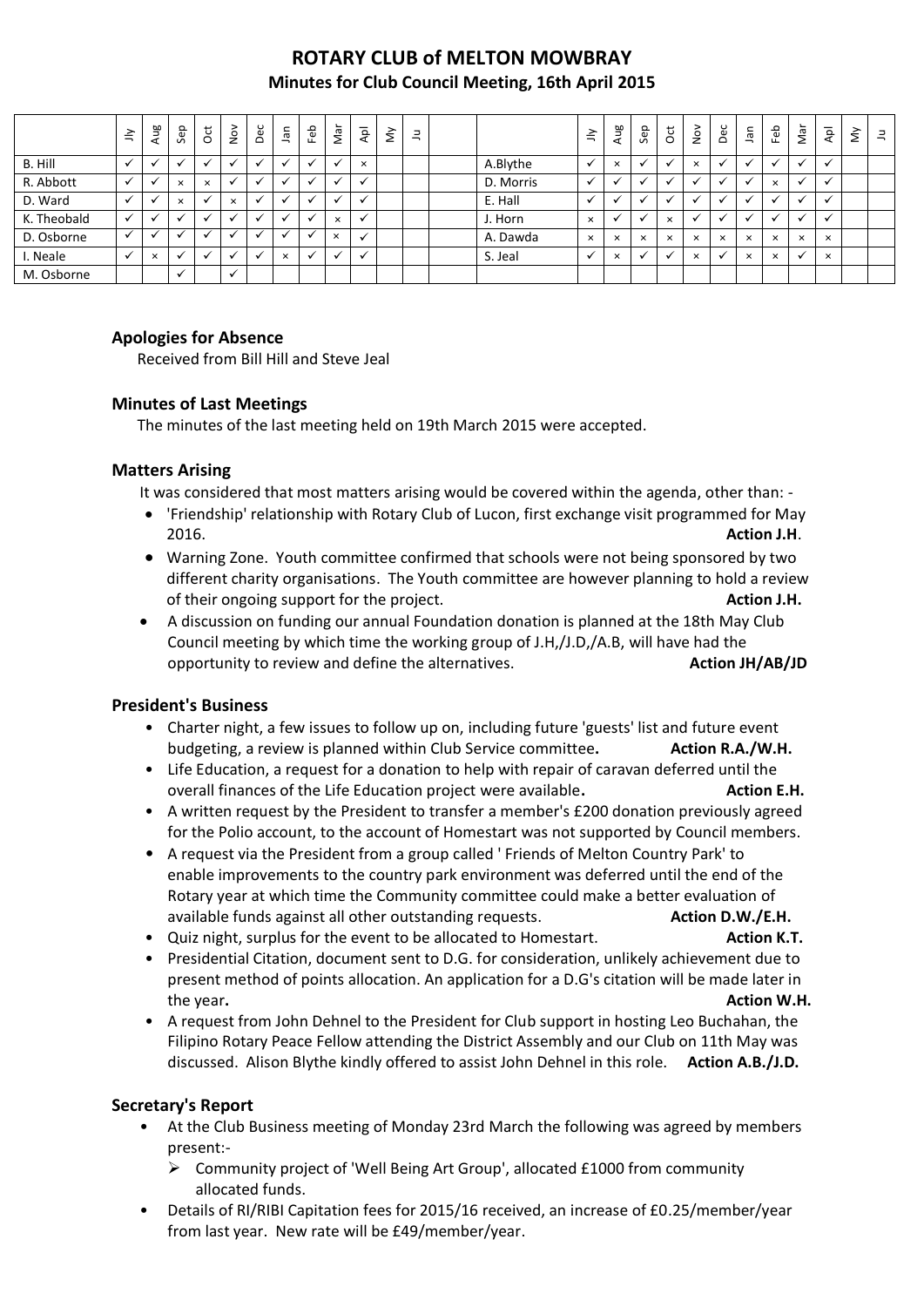- **AGM.** 27th April, agenda defined, names of incoming committee chairs and make up of club Council agreed. Outstanding AGM reports requested by 20th April to enable consolidation into one document for circulation before the AGM. Club Budget for 2015/16 see Treasurer's business. **Action R.A. /KT./WH./Committee chairs.**
- ShelterBox, a request via President for a member to be a trained as a ShelterBox presenter in order for Club to retain an updated box. D.O./A.B. volunteered to be trained. **Action W.H.**

### **Treasurer's Report**

- Cheque for £25,626.88 to RF(UK), for Global Grant project in the Philippines sent. All monies now in the RF International account.
- Club account balance at £6082, but Charter dinner invoices of £2303 and £30 for Scalford Hall and programme printing respectively still to be paid. Action K.T.
- Charity account balance at bank at £8067 includes recent Duck race sales of £3710, but excludes potential 'Gift Aid' from HM Revenue and Customs of some £1751. This amount is however included within the balances defined for the Committees funds at £9818. Consideration to be given to excluding this Gift Aid amount until monies actually received.

#### **Action K.T.**

• Budget and Membership dues for 2015/16, the treasure presented an excellent spreadsheet defining previous year's budget, costs to date, and 2015/16 budget options for consideration by Council. After discussion it was agreed to propose to the members at the AGM that the membership fees remain as this year, namely at £110, and at £26 for 'Lunch' fund, a total of £136. Council members had until Monday 20th April to consider the details of the budget and table any questions to the Treasurer. **Action K.T. Action K.T. Action K.T.** 

### **Diary**

• The diary generally complete.

# **Committee Reports**

### **Club Service, Fundraising and Communications**

- President's Board, new board required as old one complete. Also consideration to be given to changing gold leaf of the last name to match others. **Action R.A.**
- Summer Ball, organisation progressing, high involvement of Aurora members, with two from our Club (G.G./ R.A.), suggested that a few lady members of our Club may like to be involved, D.O. volunteered.

Flier for advertising event nearing finalisation, target for a minimum of 200 attendees by end July for event cut off. Advertising planned through both Corporate contacts and Rotary members and friends. **Action R.A. Action R.A. Action R.A. Action R.A.** 

- Golf day planned for 15th May 2015 is cancelled due to lack of support from golfers.
- Vintage Vehicle Event, list of actions being established through subcommittee, request for help for specific tasks before and on the day from Club members will be defined. Event beneficiaries to be agreed by subcommittee for advertising material purposes. **Action I.N.**
- **Communications.** Wishing Well at Twinlakes excellent source of revenue, but requires an image upgrade, or an improvement in Rotary events advertising. **Action R.A.**

### **International/Foundation**

- District Foundation funding, the 'Arts Project' from Community application for funding to be submitted. **Action E.H./ A.B.**
- Foundation donation funding, the Foundation committee are in favour of both voluntary donations and taking a percentage from all fundraising projects.
- **International.** Global Grant of \$123,116 **-** Typhoon Support project in the Philippines, all the funds are now with R.F. International waiting transfer to the Philippines account, promised within next few days. Still planned that 90% of the work will be completed by 1st June 2015. Alison Blythe planning a visit to progress development work on 18th May 2015. **Action A.B.**
- International fundraising lunch a good event thanks to Janet Shortland.
- International committee budget for 2015/16 being prepared with evaluation of income and expenditures. Projects such as a running track in the Philippines could be funded by events such as the Uppingham concert, Sunday 2nd August beef lunch, and a late spring 2016 lunch. Further proposals still to be discussed. **Action A.B. Action A.B. Action A.B.**